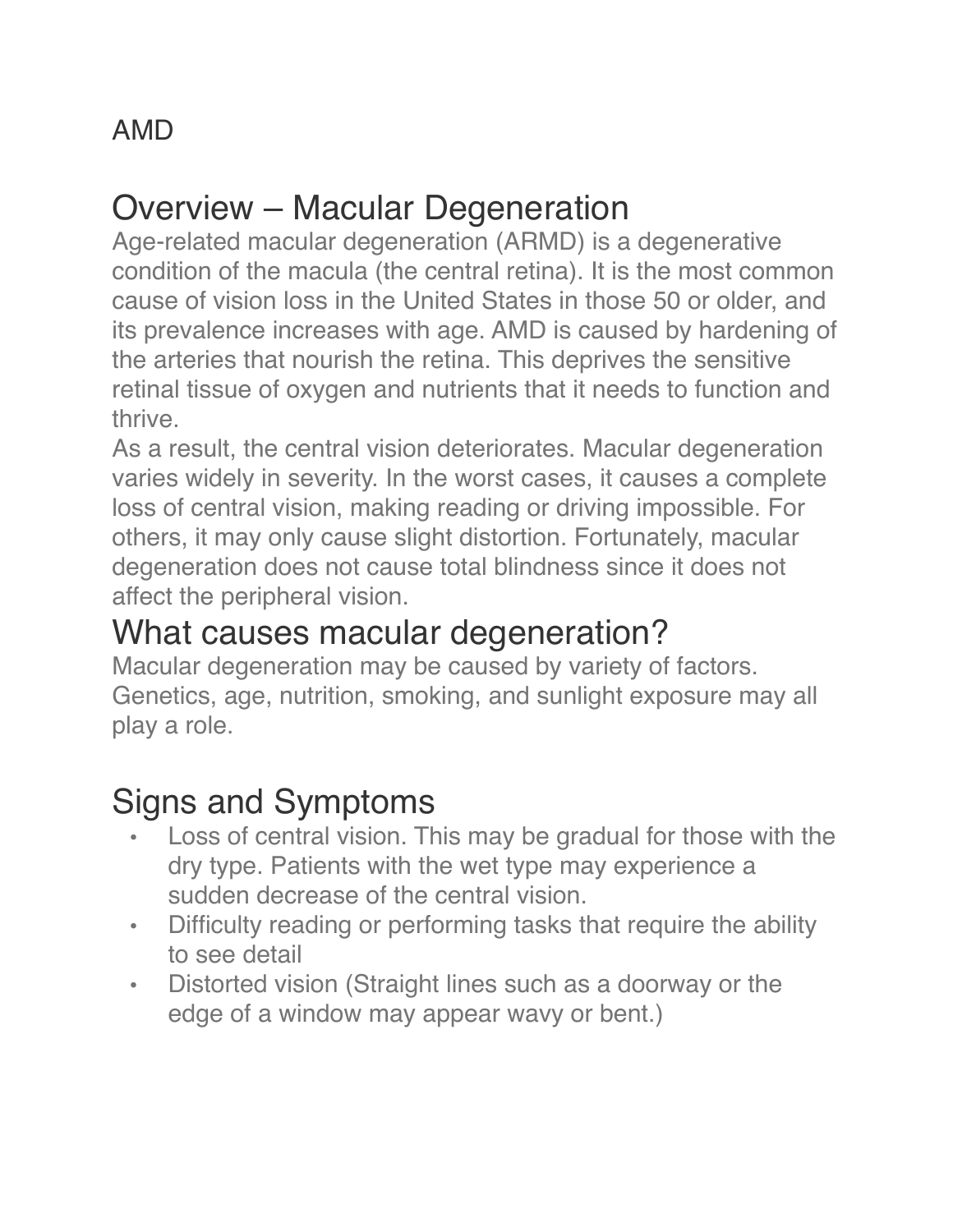### What is the difference between wet and dry macular degeneration?

AMD is classified as either wet (neovascular) or dry (nonneovascular). About 10% of patients who suffer from macular degeneration have wet AMD. This type occurs when new vessels form to improve the blood supply to oxygen-deprived retinal tissue. However, the new vessels are very delicate and break easily, causing bleeding and damage to surrounding tissue. This example demonstrates what a patient with advanced macular degeneration sees. Patient with wet macular degeneration develop new blood vessels under the retina. This causes hemorrhage, swelling, and scar tissue but it can be treated with laser in some cases. Dry macular degeneration, although more common, typically results in a less severe, more gradual loss of vision. The dry type is much more common and is characterized by drusen and loss of pigment in the retina. Drusen are small, yellowish deposits that form within the layers of the retina.

### Detection and Diagnosis

Eye physicians usually diagnose AMD. Vision testing, Amsler grid test, ophthalmoscopy, fundus photography and fluorescein angiography are some common tests performed during a retinal exam.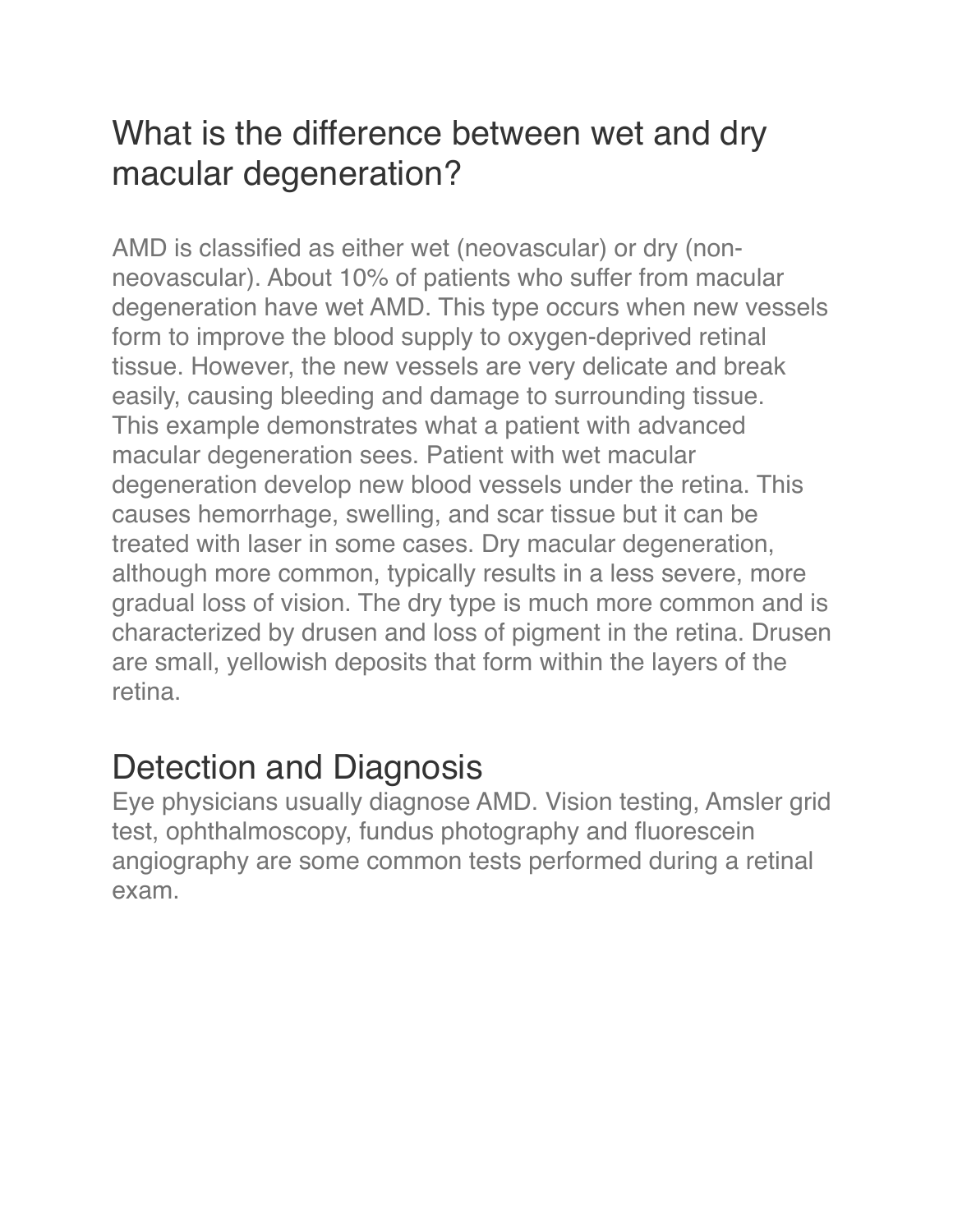## **Treatment**

There is no proven medical therapy for dry macular degeneration. In selected cases of wet macular degeneration, laser photocoagulation is effective for sealing leaking or bleeding vessels. Unfortunately, laser photocoagulation usually does not restore lost vision, but it may prevent further loss.

Recently, photodynamic therapy has proven to be effective in stopping abnormal blood vessel growth in some patients with wet AMD. This new type of laser treatment is far less damaging than laser photocoagulation and is the treatment of choice in many cases.

Early diagnosis is critical for successful treatment of wet macular degeneration. Patients can help the doctor detect early changes by monitoring vision at home with an Amsler grid.

#### Nutrition and macular degeneration

Several recent studies have indicated a strong link between nutrition and the development of macular degeneration. It has been scientifically demonstrated that people with diets high in fruits and vegetables (especially leafy green vegetables) have a lower incidence of macular degeneration. More studies are needed to determine if nutritional supplements can prevent progression in patients with existing disease.